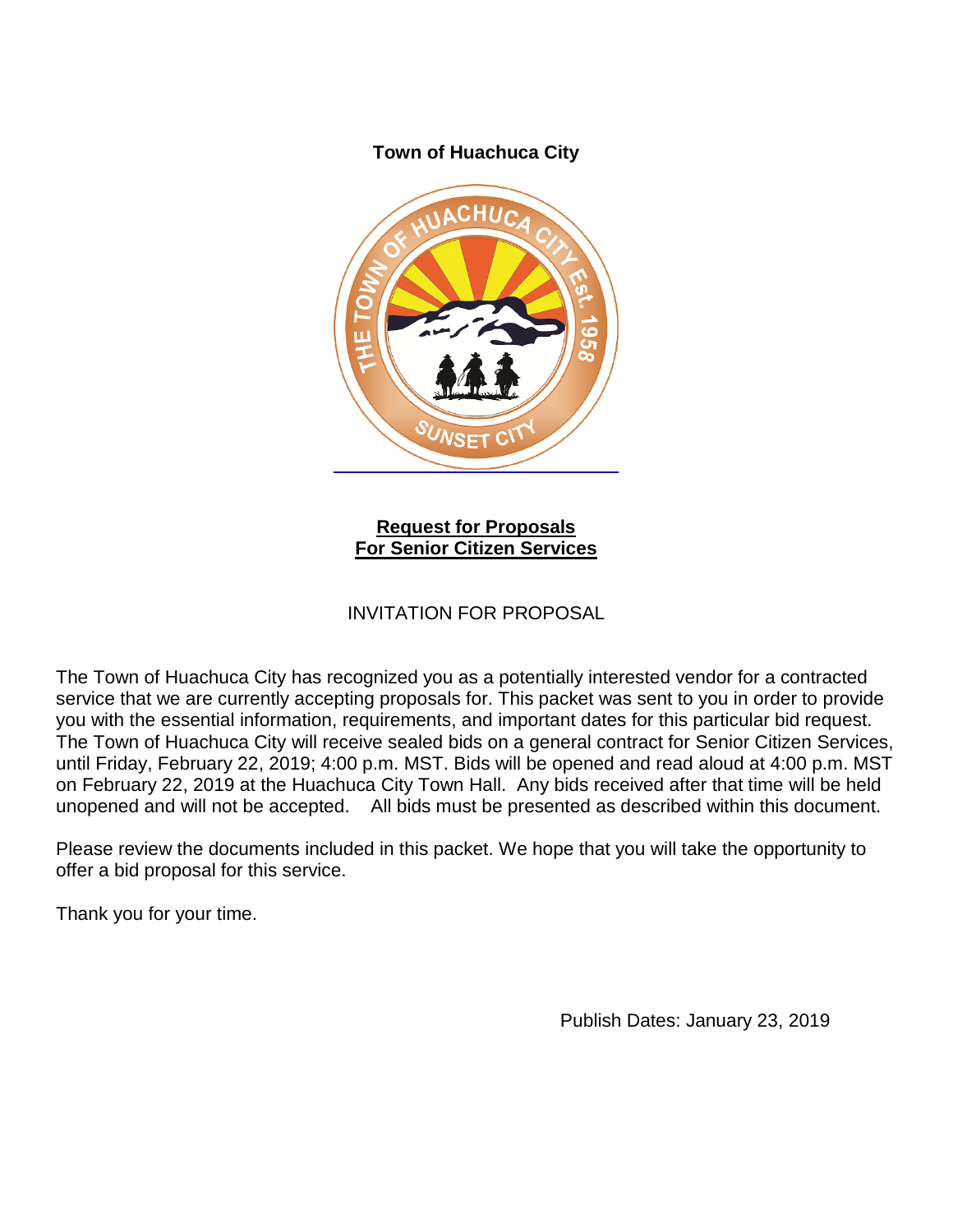# **TABLE OF CONTENTS**

| <b>SECTION#</b> | TITLE | <b>PAGE#</b> |
|-----------------|-------|--------------|
| 1.1             |       |              |
| 2.0             |       |              |
| 2.2             |       |              |
| 2.3             |       |              |
| 2.3.4           |       |              |
| 2.3.7           |       |              |
| 2.3.8           |       |              |
| 2.4             |       |              |
| 2.5             |       |              |
| 2.5.6           |       |              |
| 3.1             |       |              |
| 3.2             |       |              |
| 4.0             |       |              |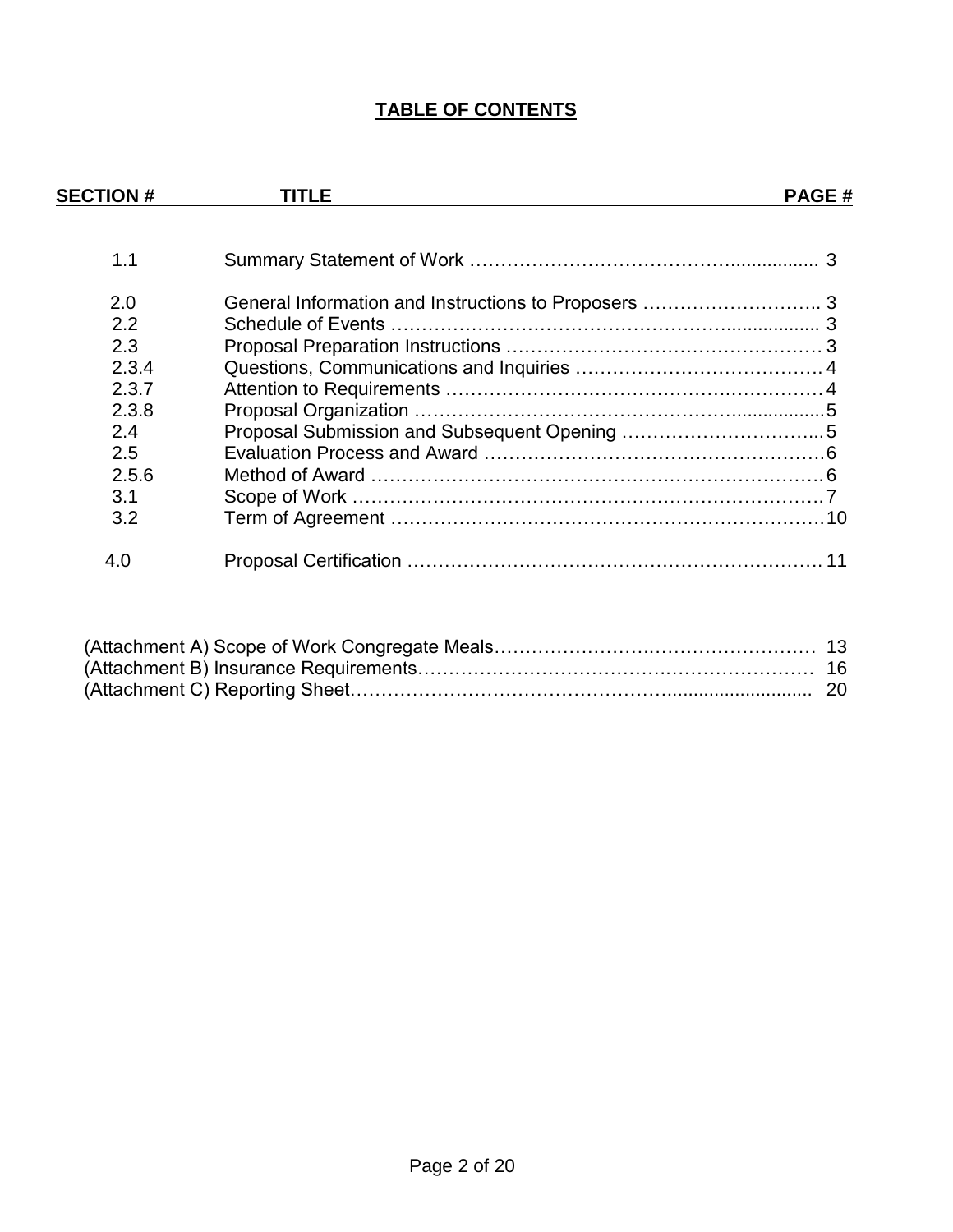### **The Town of Huachuca City Request for Bid Proposals For Senior Citizen Services**

#### **1 STATEMENT OF WORK**

.

- **1.1 SUMMARY.** The Town of Huachuca City is soliciting proposals from interested vendors to furnish Senior Citizen Services per the requirements in section 3.
- **1.2 COVERAGE AND PARTICIPATION.** The intended coverage of this proposal document and any Agreement resulting from this solicitation shall be for the use of Senior Citizen services for the Town.

The Town of Huachuca City reserves the right to add and/or delete elements, or to change any element of the coverage and participation at any time without prior notification and without any liability of any kind or amount.

### **2 GENERAL INFORMATION AND INSTRUCTIONS TO PROPOSERS**

- **2.1 ORIGINAL BID DOCUMENT.** The Town Clerk will keep all documents, and all related terms and conditions, exhibits and other attachments, in original form in an archival copy. Any modification of these, in the vendor's submission, is grounds for immediate disqualification.
- **2.2 SCHEDULE OF EVENTS.** The following is the tentative schedule that will apply to this bid process.
	- 1-23-19 Issuance of bid request
	- 2-15-19 Questions/Inquiries due by 10:00 a.m. MST
	- 2-22-19 Due date for all Proposals to be received by 4:00 p.m. MST

Proposal Contact

Jennifer Fuller, Town Clerk Town of Huachuca City, AZ 500 N. Gonzales Blvd Huachuca City, AZ 85616

Phone 520-456-1354 [jfuller@huachucacityaz.gov](mailto:jfuller@huachucacityaz.gov)

### **2.3 PROPOSAL PREPARATION INSTRUCTIONS**

**2.3.1 Vendor's Understanding of the Proposal Process.** In responding to this proposal document, the vendor accepts the responsibility fully to understand the document in its entirety, and in detail, including making any inquiries to the Town as necessary to gain such understanding. The Town reserves the right to disqualify any vendor who demonstrates less than such understanding. Further, the Town reserves the right to determine, at its sole discretion, whether the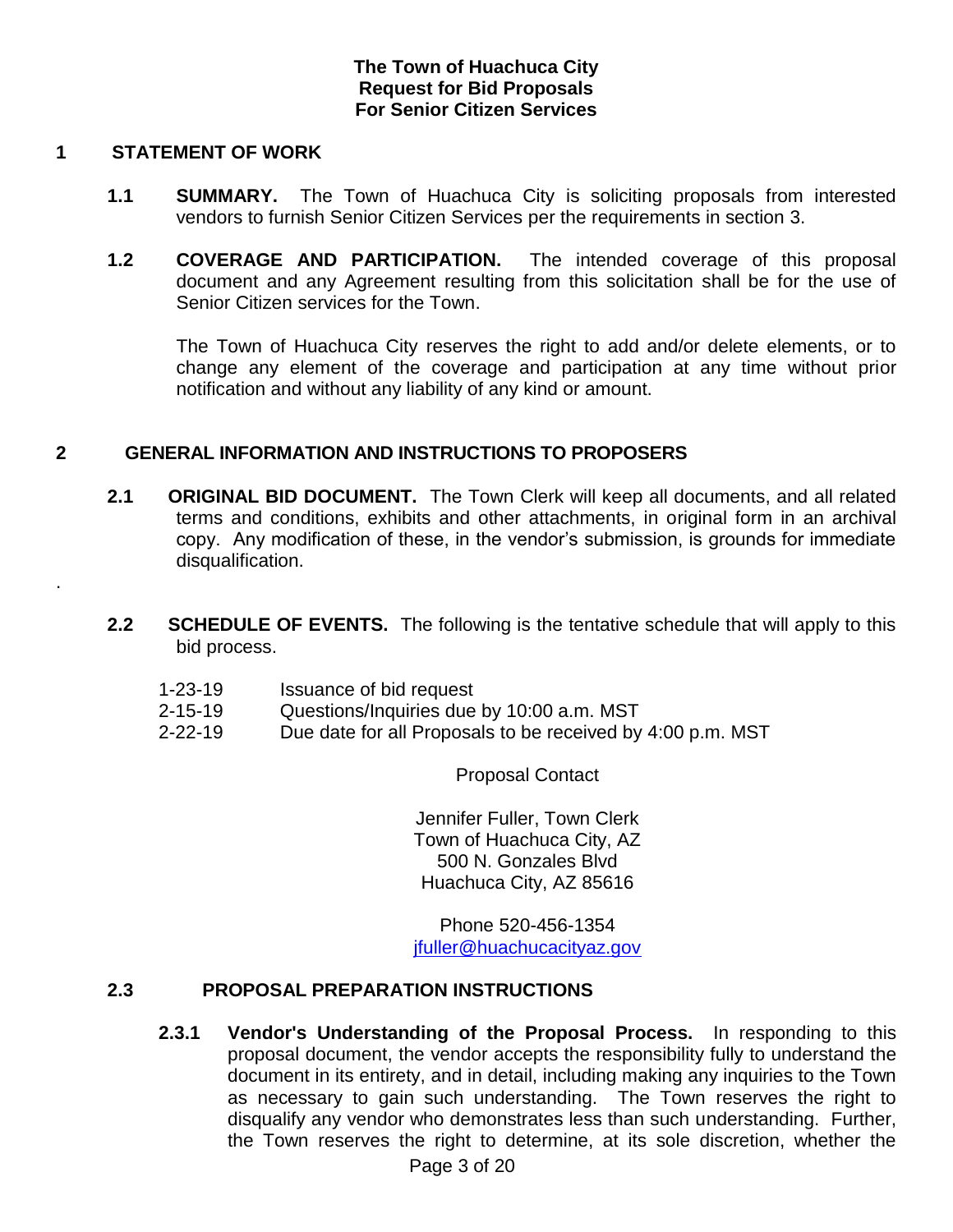vendor has demonstrated such understanding. Related to this, the Town's right extends to cancellation of award if award has been made. Such disqualification and/or cancellation shall be at no fault, cost, or liability whatsoever to the Town.

- **2.3.2 Town Provides Information in Good Faith without Liability.** All information provided by the Town in this bid process is offered in good faith. Individual items are subject to change at any time. The Town is not responsible or liable for any use of the information, or for any claims attempted to be asserted there from.
- **2.3.3 Verbal versus Written Communication.** Verbal communication shall not be effective unless formally confirmed in writing by the specified Town official in charge of managing this bid process. In no case shall verbal communication override written communication.
- **2.3.4 Questions, Communications and Inquiries. All Vendor inquiries, questions and requests for clarification related to this bid process are to be directed, in writing** (e-mail and facsimile are also acceptable), *ONLY* to **Jennifer Fuller**. Once this bid document has been sent out, Vendors **are not to contact any other city employees/officials**, concerning this bid process**, or risk disqualification (see 2.4.1 above)**:
	- $\triangleright$  Questions concerning this document must be submitted in writing (e-mail is also acceptable), and be received **no later than February 15, 2019; 10:00 a.m. MST**
	- Errors and omissions in this document. Vendors shall bring to the Town's attention any discrepancies, errors, or omissions that may exist within this bid document. Vendors shall recommend to the Town any enhancements in respect to this bid document, which might be in the Town's best interests. These must be submitted in writing (e-mail is also acceptable), and be received **no later than February 8, 2019; 10:00 a.m. MST**
- **2.3.5 Response to Communications from Vendor.** The Town will make a goodfaith effort to provide a written response to each question or request for clarification within three (3) business days. Other vendors will be notified of any changes/clarification resulting from these communications.

The Town will not respond to any questions / requests for clarification, if received by the City after February 15, 2019; 10:00 a.m. MST

- **2.3.6 Attention to Requirements.** Vendors are cautioned to thoroughly understand and comply with all matters covered under the Requirements section of this bid document.
- **2.3.7 Required Signatures.** The Town may reject any vendor's response if it is not signed as indicated and/or required by the areas, spaces, or forms provided within this bid document.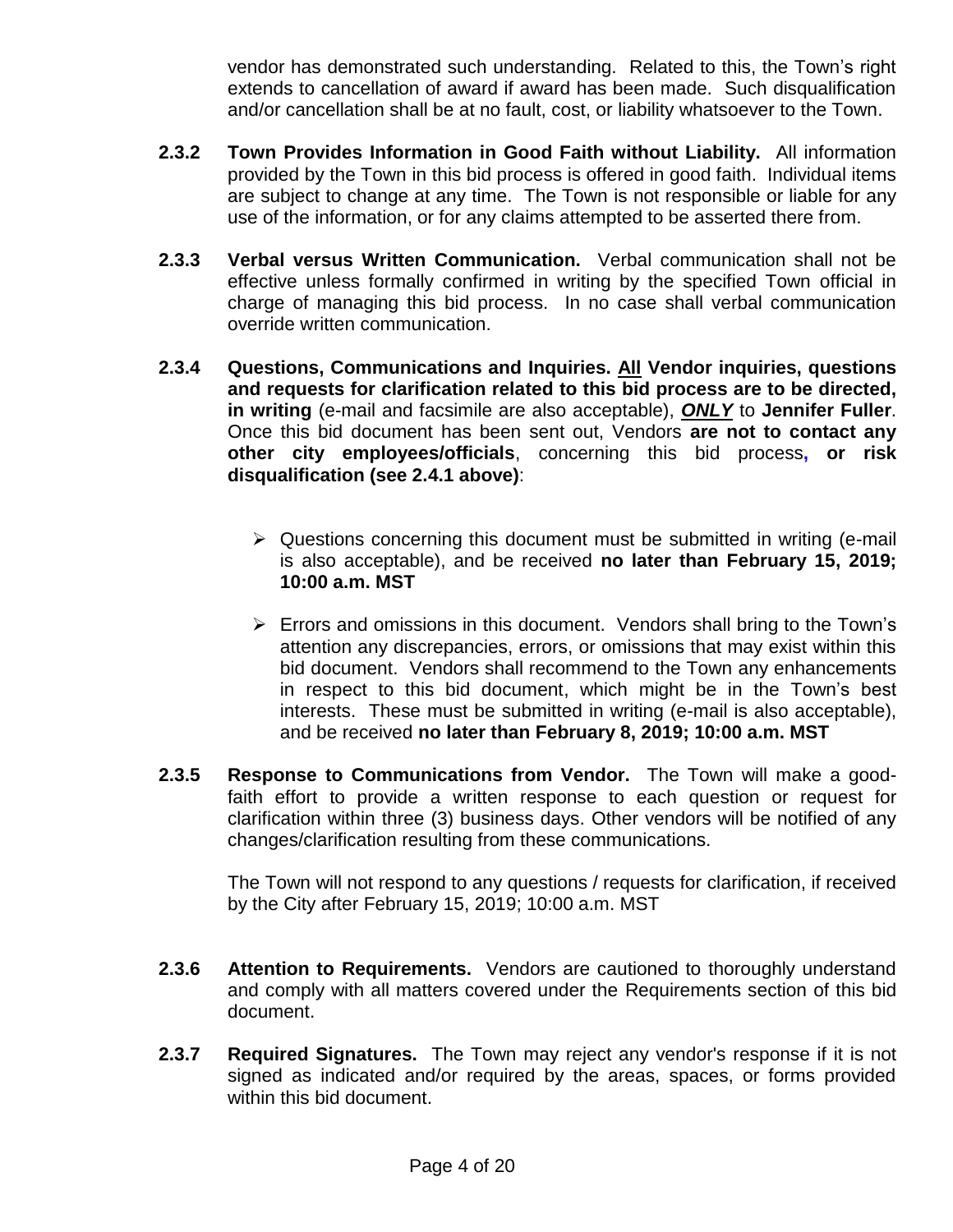- **2.3.8 Proposal Organization.** Vendors shall ensure that their proposals include all requirements listed in Section #3, page numbers, and are organized in a manner that will facilitate the Town's evaluation of them. **The Town reserves the right to reject without prior notice and without liability of any kind or amount any proposal that it deems overly complex, disorganized, or difficult to evaluate.**
- **2.3.9 Collusion Prohibited.** In connection with this bid, vendor collusion with other vendors or employees thereof, or with any employee of the Town, is prohibited and may result in vendor disqualification and/or cancellation of award. Any attempt by the vendor, whether successful or not, to subvert or skirt the principles of open and fair competition may result in vendor disqualification and/or cancellation of award. Such disqualification and/or cancellation shall be at no fault or liability whatsoever to the Town.

## **2.4 PROPOSAL SUBMISSION AND SUBSEQUENT OPENING**

Proposals must be: **delivered sealed; be received; and be date/time stamped at the Town of Huachuca City, City Clerk's Office, which is located at 500 N. Gonzales Blvd, Huachuca City, AZ 85616, no later than, February 22, 2019; 4:00pm MST**.

**For U.S. Mail:**

Town of Huachuca City 500 N. Gonzales Blvd Huachuca City, AZ 85616

The Town of Huachuca City **shall not accept proposals received by facsimile or by e-mail**. The Town shall, at the specified opening date and time, accept all proposals that are otherwise in order. The Town will allow interested parties to be present for purposes of identifying which vendors have responded. The Town will make no immediate decision at such time, and **there will be no disclosure of any information contained in any proposal until after formal notice of award and execution of any contract resulting from this bid document**. The Town will hold unopened any proposals received after the closing date and time, and will not consider such proposals. The Town reserves the right to retain or dispose of such proposals at its discretion; however, the Town may return such proposals to their related vendors, but only at such vendor's request and at no cost or expense whatsoever to the Town of Huachuca City.

The Town of Huachuca City reserves the right to delay the opening if an insufficient number of proposals have been received to ensure competition.

- **2.4.1 Proposal Costs.** The Town of Huachuca City is not liable in any manner or to any extent for any cost or expense incurred by any vendor in the preparation, submission, presentation, or any other action connected with proposing or otherwise responding to this bid document.
- **2.4.2 Number of Proposal Copies to be furnished.** Vendors are to submit **one (1) original**, in hardcopy form, and two (2) copies.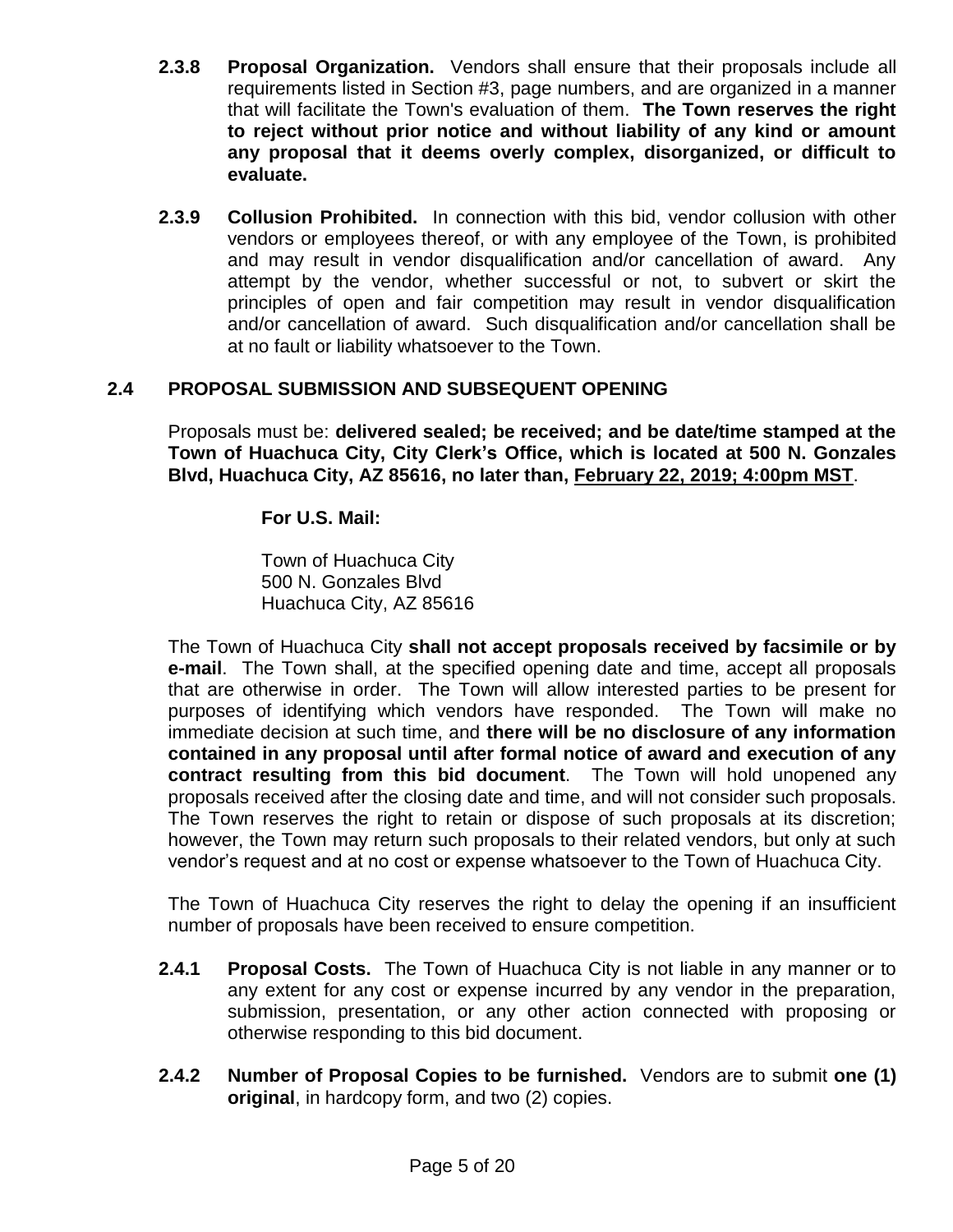**2.4.3 Marking of Envelopes.** Vendors shall ensure that the submittal envelope(s) clearly and conspicuously display the following identifying information in addition to any other information otherwise required for transmittal, and are sealed.

**Sealed Senior Citizens Services Bid Due by February 22, 2019; 4:00pm MST Attention: Jennifer Fuller, Town Clerk**

## **2.5 EVALUATION PROCESS AND AWARD**

- **2.5.1 Contractual Intent/Right to Terminate and Recommence The Bid Process.**  The Town intends to contract with one vendor whose proposal is considered to be in the best interests of the Town. However, the Town may terminate this bid process at any time up to notice of award, without prior notice, and without liability of any kind or amount. Further, the Town reserves the right to commence one or more subsequent bid processes seeking the same or similar products or services covered hereunder.
- **2.5.2 Effective Period of Proposals.** Under this bid process, the Town shall hold that vendors' responses to this bid shall remain in effect for a period of thirty (30) days following the opening date, in order to allow time for evaluation, approval, and award of the contract. No bid received may be withdrawn for a period of thirty (30) days from date of opening. Any vendor who does not agree to this condition shall specifically communicate in its proposal such disagreement to the Town, along with any proposed alternatives. The Town may accept or reject such proposed alternatives without further notification or explanation.
- **2.5.3 Proposal Acceptance/Rejection.** The Town reserves the right to reject any or all proposals. Such rejection may be without prior notice and shall be without any liability of any kind or amount to the Town. The Town shall not accept any proposal that the Town deems not to be in its best interests. The Town shall reject proposals submitted after the due date and time.
- **2.5.4 Errors and Omissions in Vendors Proposals.** The Town may accept or reject any vendor's proposal, in part or in its entirety, if such proposal contains errors, omissions, or other problematic information. The Town may decide upon the materiality of such errors, omissions, or other problematic information.

## **2.5.5 Determination of and Information Concerning Vendor's Qualifications.**

The Town reserves the right to determine whether a vendor has the ability, capacity, and resources necessary to perform in full any contract resulting from this bid. The Town may request from vendors information it deems necessary to evaluate such vendors' qualifications and capacities to deliver the products and/or services sought hereunder.

**2.5.6 Method of Award.** The evaluation of each response to this bid document will be based on its overall competence, compliance, format, and organization. The award shall be made to the responsible vendor whose proposal is determined to be the most advantageous to the Town of Huachuca City, taking into consideration the following evaluation criteria listed in the relative descending order of importance. The Town is under no obligation whatsoever to select, as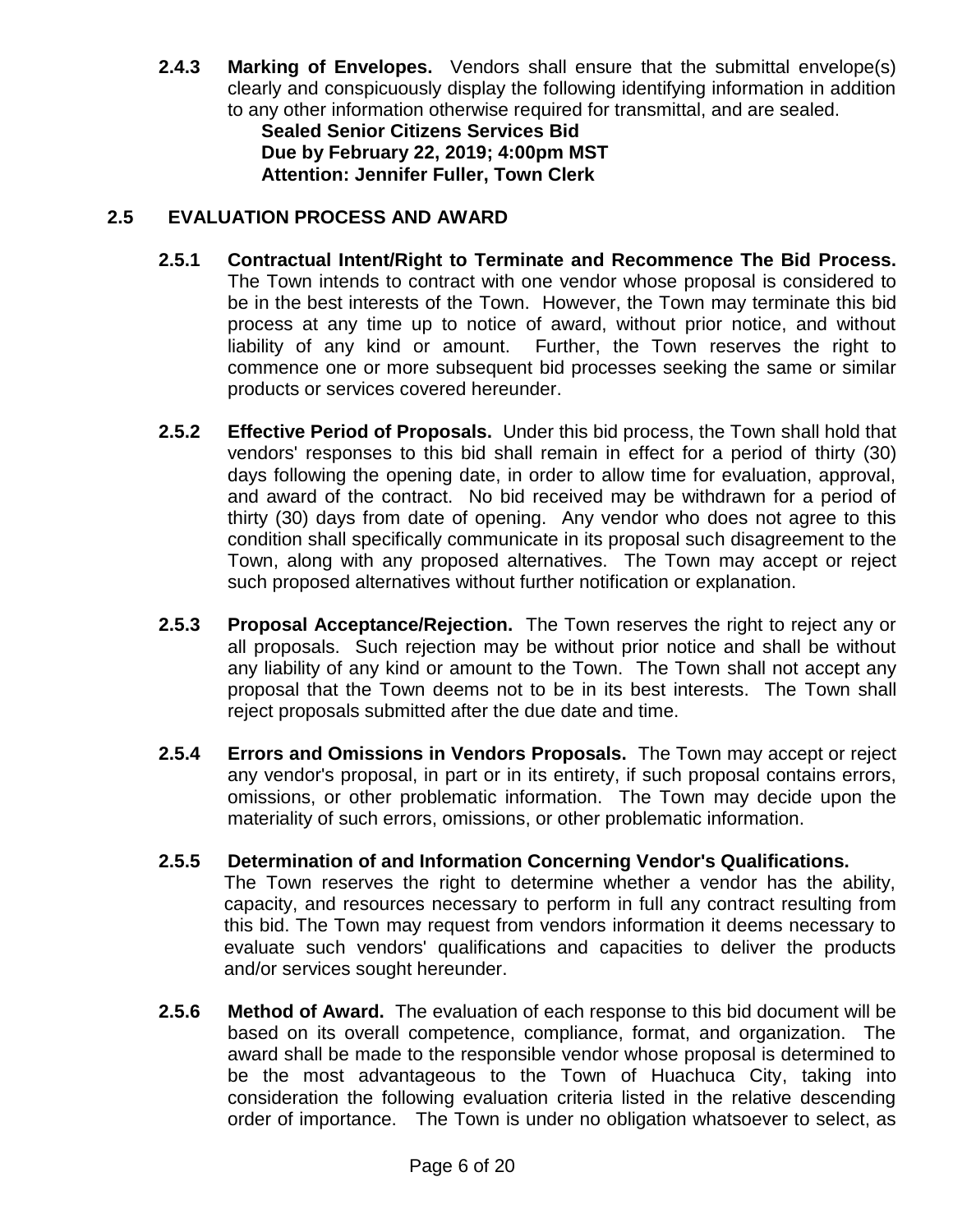most responsive the proposal that demonstrates the lowest pricing, but not necessarily the one receiving the highest overall score.

### **Evaluation Criteria**

- $\triangleright$  Qualifications and experience of the firm and project team
- $\triangleright$  Understanding of project requirements
- $\triangleright$  References
- $\triangleright$  Overall quality of proposal

Vendors whose proposals are not accepted will be notified after a contractual agreement exists between the Town and the selected proposer or when the Town rejects all proposals.

- **2.5.7 Pre-Award Presentations.** The Town reserves the right to require presentations from the highest ranked vendors, in which they may be asked to provide information in addition to that provided in their proposals.
- **2.5.8 Pre-Award Negotiations.** The Town reserves the right to negotiate prior to award with the highest ranked vendors for purposes of addressing the matters set forth in the following list, which may not be exhaustive.
	- $\triangleright$  Resolving minor differences and errors
	- $\triangleright$  Clarifying necessary details and responsibilities
	- $\triangleright$  Emphasizing important issues and points
	- $\triangleright$  Receiving assurances from vendors
	- $\triangleright$  Obtaining the lowest and best pricing
- **2.5.9 Public Record.** After the award and execution of a contract resulting from this bid process, vendors' proposals become public record and are available for review during the Town's regular business hours.

### **3 SCOPE OF WORK, REQUIREMENTS, PRICING, TERM OF AGREEMENT**

Vendors responding to this bid request shall base their offer on the following requirements, and at a minimum, propose how each of the following requirements shall be accomplished. Vendors may provide other services not specified in this document. These added services will be considered when determining which proposal is selected.

**3.1 SCOPE OF WORK.** The Town is seeking responses to this document for vendorprovided Senior Citizen services at the Town's Senior Center for a three (3) year period beginning July 1, 2019-June 30, 2022; with the Town's option to renew the contract for two (2) additional one year periods. The following services shall be performed by the vendor:

The Town is undertaking a project to re-brand and update the Senior Center to appeal to a broader senior audience. The Center offers seniors nutritious meals and social interaction. This combination is vital to their ability to avoid isolation, and to live independently with confidence and vitality. The Town is seeking a Provider who is willing and committed to being a working partner in efforts to enhance the lunch program and the overall Center experience. It is important the Provider understand the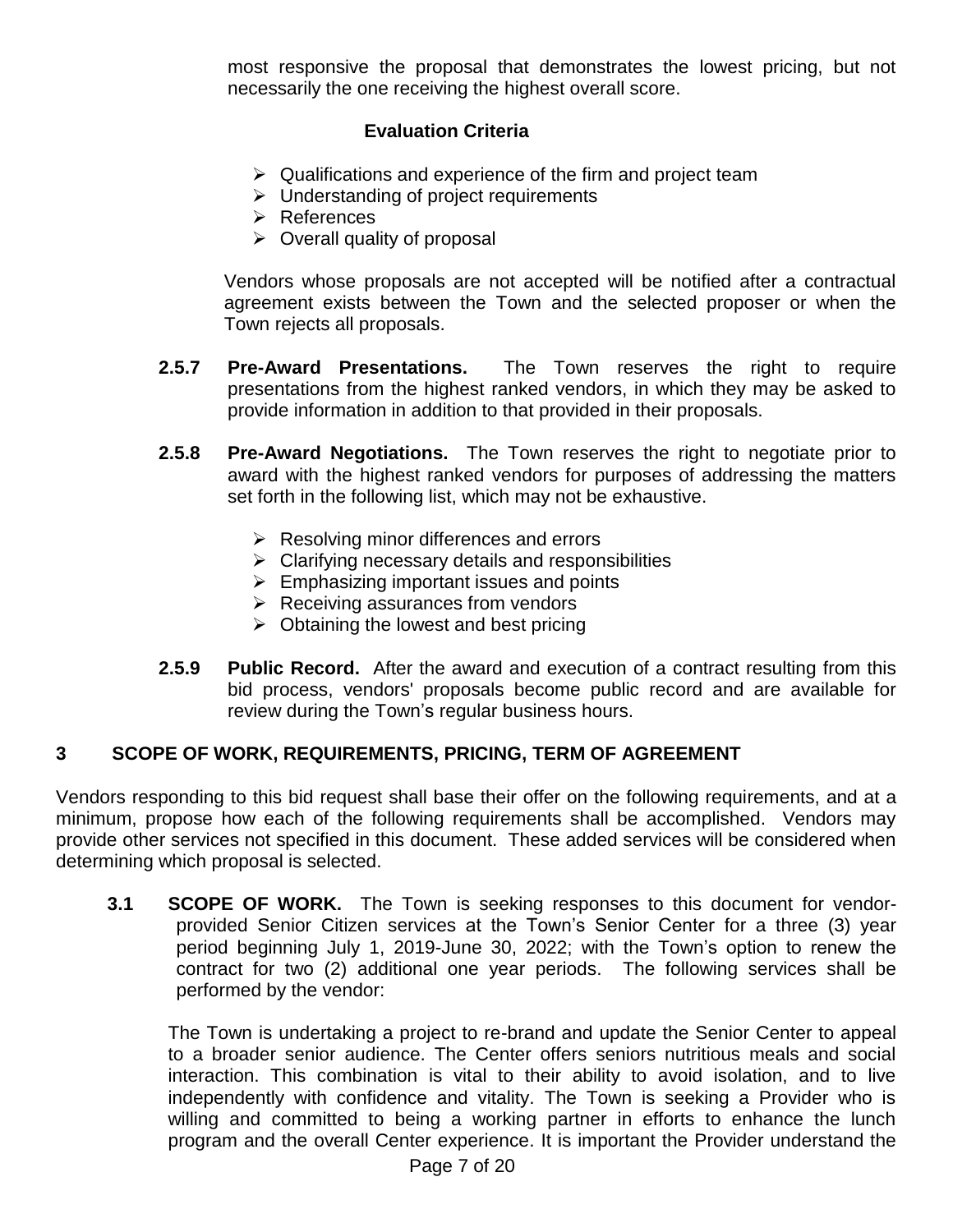dietary needs of seniors, as well as their taste, and can offer flavorful meals while considering the dietary restrictions required by the County grant.

The lunch program consists of on-site daily service at the Huachuca City Senior Center (Center), three days per week, with the option for the provider to add additional days of service, EXCLUDING most major holidays. The provider must provide the lunch program at least three days per week, the provider may choose to provide additional days or meals if desired by the provider. The selected Provider will work with Town staff to design meals and menus in accordance with the nutritional guidelines established by the Arizona Department of Economic Security (DES) - Area Agencies on Aging and the standards established by SEAGO for Senior Citizens, and the health and safety standards and regulations of Title II of the Older Americans Act, the Food & Nutrition Board, National Academy of Sciences-National Research Council and the USDA and the U.S. Dept. of Health & Human Services to prepare meals.

**3.1.2 Service Provider Responsibilities.** The Service Provider shall use the Senior Center to provide the Local Government with the services described in Attachment A,

below, and shall also be responsible for the following expenses:

Check which Party is responsible for the following:

☐ Local Government ☒ Service Provider - Air Conditioning

☐ Local Government ☒Service Provider - Cable

☐ Local Government ☒Service Provider - Electricity

☐ Local Government ☒Service Provider - Gas

☐ Local Government ☒Service Provider - Heat

☐ Local Government ☒ Service Provider - Internet

☐ Local Government ☒ Service Provider - Sewer

☐ Local Government ☒ Service Provider - Water

☐ Local Government ☒ Service Provider - Insurance (Rental)

☐ Local Government ☐ Service Provider – Maintenance and Repairs

The Service Provider shall be responsible for a repair event whose cost is less than \$5,000. A repair event exceeding \$5,000, and which is not attributable to the negligent or intentional acts of Service Provider or its volunteers, invitees or guests, shall be the responsibility of the Local Government.

## **3.1.3 Compensation**

In lieu of compensation to the Service Provider for its provision of the services described in attachment A, below, the Local Government will provide use of the Senior Center without license charge or rental payment.

In the event that Service Provider fails to provide the services, then Service Provider shall pay a license fee to Local Government. The license fee shall be based upon fair market value of \$2,494\_ per month, which is <u>\$29,930</u> per year. The fee shall be provided as an in-kind contribution and shall be due by August 30th of each year during the term of this Agreement. See Attachment C for market comparison of rents.

## **3.1.4 Scope of Work—Use of Property**

The Service Provider shall use the Senior Center for the sole purpose of providing services to the Local Government's senior residents, which services are identified in Attachment "A" incorporated herein by reference ["Senior Citizens Services"]. At all relevant times, the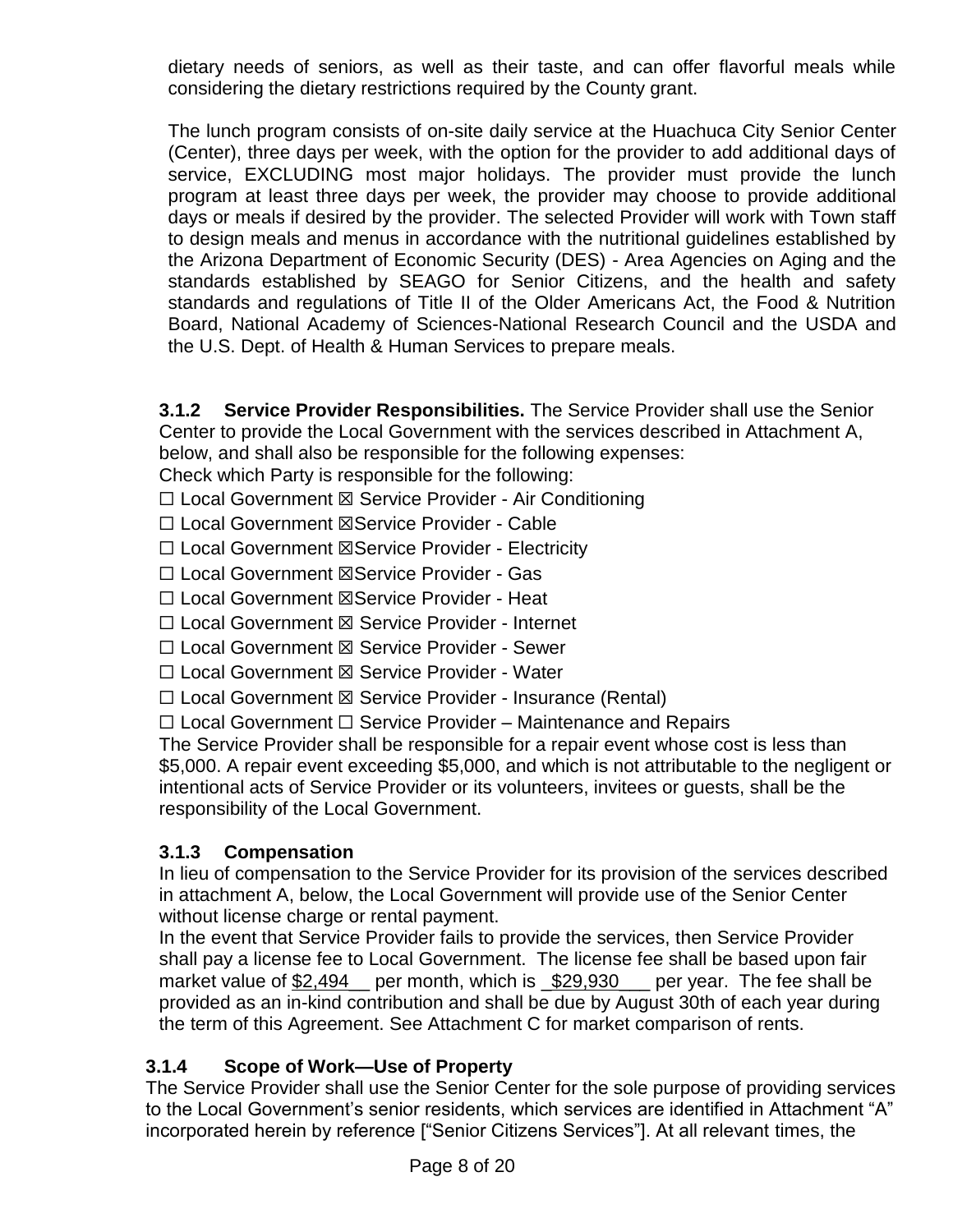Local Government shall retain ownership of the Senior Center and the Service Provider may only use it for the Senior Citizens Services:

*Provider shall provide meals three days weekly, except for designated holidays, for the congregate meals. The provider may provide extra meals and extra days of service if they choose to do so.*

*Provider may be required to prepare and provide at least 100 congregate meals monthly. All meals shall be prepared onsite and be ready for serving at 11:45am for congregate meals. The Senior Center is expected to be open three days weekly from 10am-2pm except for holidays. The provider should understand that the amount of grant funding available is directly related to the number of meals served. The provider may provide extra meals and extra days of service if they choose to do so.*

*The first priority of Provider will be to prepare and serve meals for the Huachuca City Senior Nutrition Program. Once that obligation is met, the Center Kitchen Facility could have other uses as negotiated between the Town and the Provider.*

If the Service Provider proposes to use one of Local Government's vehicles or other equipment items in providing the Senior Citizens Services, fill in the identification numbers or other government inventory numbers here,

Check which Party is responsible for the following expenses associated with the above vehicles or equipment:

 $\Box$  Local Government  $\boxtimes$  Service Provider – Maintenance and Repairs

☒ Local Government ☐ Service Provider - Insurance

\_\_\_\_\_\_\_\_\_\_\_\_\_\_\_\_\_\_\_\_\_\_\_\_\_\_\_\_\_\_\_\_\_\_\_\_\_\_\_\_\_\_\_\_.

- ☐ Local Government ☒ Service Provider Fuel
- ☐ Local Government ☒ Service Provider Other

The Service Provider shall report quarterly on April 15, July 15, October 15 and January 15, the services provided in the immediately preceding quarter on a form as attached on Attachment C ("Reporting Form for Services Provided"), incorporated herein by reference:

*Provider and Town will jointly establish a monthly record and reporting system to compile program information and documentation for the purpose of facilitating internal and external monitoring and evaluation of Provider's obligations under this RFP. Records must be retained by provider for a minimum of three (3) years, unless otherwise advised by the Town. Reporting will include, but is not limited to, the following:* 

*• Daily recording of the temperature of food items as they leave the kitchen*

*• Daily and monthly recording of the number of meals served by the Program;* 

*• Documentation of all costs, receipts and invoices, inventory, time records and other official records.*

The Service Provider may only use the Senior Center for providing Senior Citizens Services. These services may not include religious or medical services. No one is permitted to sleep overnight at the Senior Center. The Interim Service Provider shall keep the premises neat, clean and safe at all times.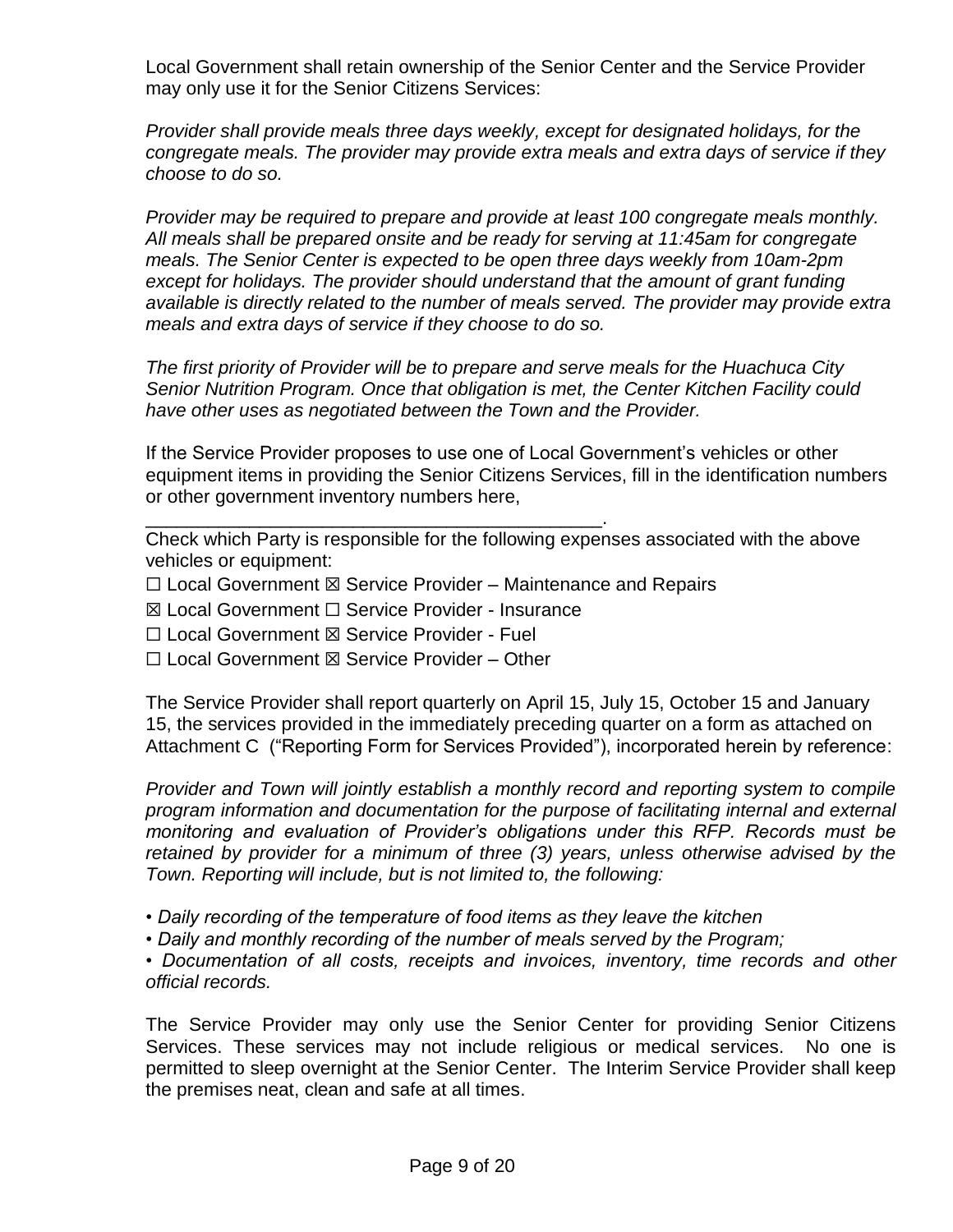**3.1.5 Town Grant Umbrella**-The Town is willing to serve as the grant umbrella for a non-profit group to run the Senior Center. The Town would be willing to write a letter of support, however this would hold the Town to no financial obligations and no legal obligations for grant requirements.

**3.1.6 Provider Employees/Volunteers-** Any employees employed by the provider shall be employees of the provider and in no way receive benefits or pay from the Town of Huachuca City. Any provider volunteers are volunteering for the provider, and are not attached to the Town in anyway. All provider employees and volunteers shall be background checked before working with the public at the Senior Center facility.

**3.2 TERM OF AGREEMENT** The term of the award resulting from this bid will be from the date of the execution of the Agreement through the completion of services as described herein July 1, 2019 thru June 30, 2022 with options to renew for two additional one (1) year terms.

In the event either Party seeks termination of this Agreement at the end of any annual renewal period, such terminating Party must provide a 30-day written notice to the other Party. In addition, for use of Property, upon termination of this Agreement, the possession of the Property shall revert back to the Local Government, which shall either use the Property or dispose of it pursuant to the requirements set forth in the Huachuca City Town Code. Under no circumstances may the Service Provider or its designee continue to use the Property after the termination of this Agreement or benefit from its sale or disposition in any way.

**3.2.1 Maintenance and Right of Entry-**During the term of the Agreement, the Local Government shall retain the following rights:

- To enter and inspect the Premises; and
- To exercise its discretion for the use of the Premises for all other activities.

All building maintenance will be up to current Town building codes. The Local Government building inspector shall approve all facility repairs before they are made. The Service Provider agrees to maintain the inside of the building in good condition and state of repair, and surrender it the same. The Local Government agrees to maintain the outside of the building in good condition and state of repair at its cost. The Local Government will determine what reasonably justifies what meets good condition and state of repair standards.

Service Provider shall not assign, re-lease, sublet, encumber, mortgage, lease or transfer the whole or any part of the premises without first obtaining the prior written consent of the Local Government. Any act or deed purporting to assign, re-lease, sublet, encumber, mortgage, lease or transfer all or part of the premises without prior written consent of the Local Government will be null and void. The Local Government reserves the right to withhold said consent for any reason.

The Local Government owns the Senior Center facility, including the walk-in cooler, kitchen sink, stove, fire extinguisher & stainless steel table. Other furnishings & decorations not attached to the building belong to the Service Provider and may be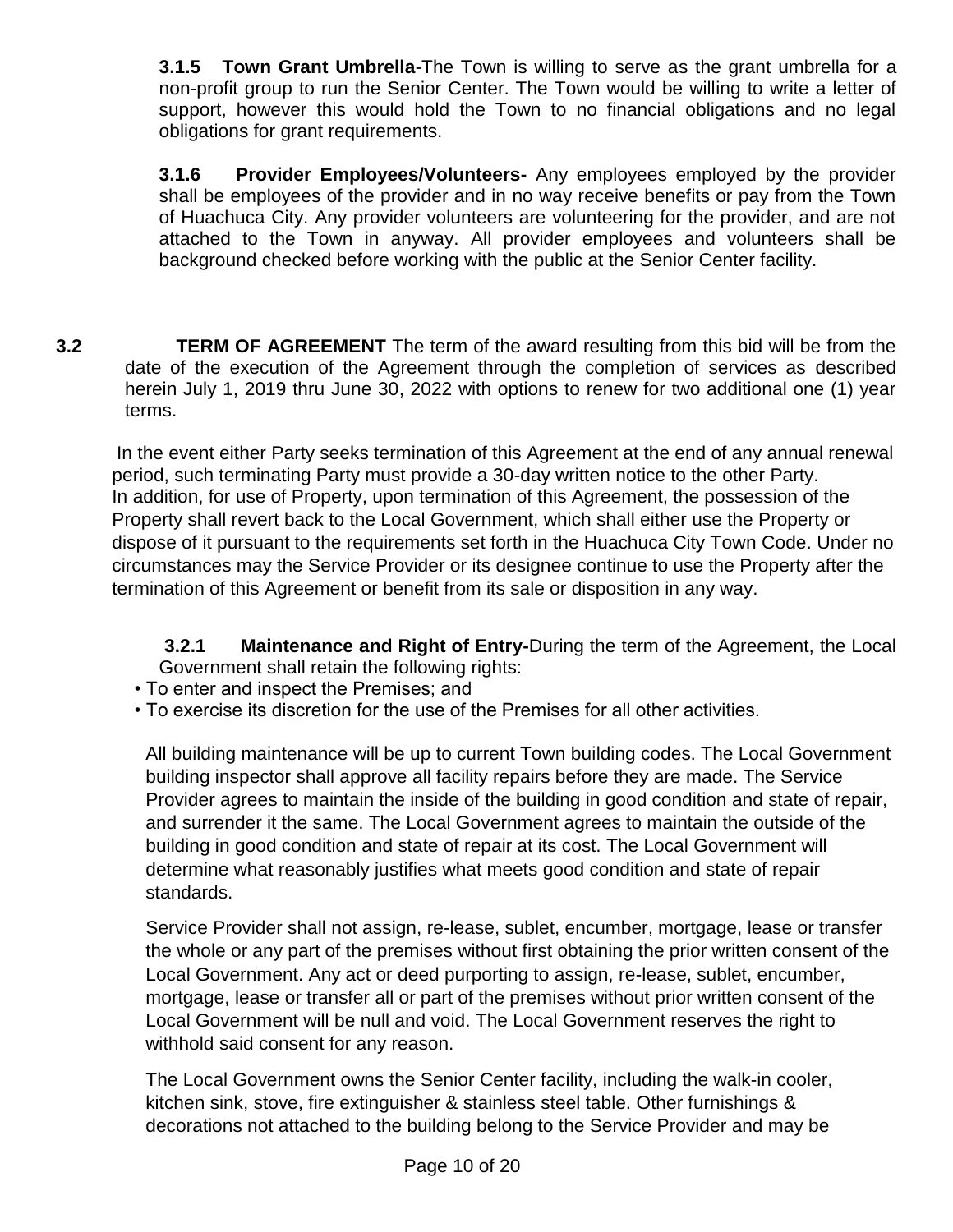removed upon termination of this Agreement. Removal of non-attached items may in no way do damage to the Senior Center.

- **3.2.2 Duty to Report** It is the responsibility of the provider to inform the Town of any major facility issues they are aware of. Facility conditions that worsen due to negligence on the part of the provider shall be at the cost of the provider not the Town.
- **3.2.3 Natural Disasters**-The Town reserves the right to use the facility for community safety in the event of a natural disaster or community emergency. These disasters would be an act of God event or forced evacuation.
- **3.2.4 Community Events** the Town would request the provider would work with the Town on (3) community events per year. This creates connectivity with the seniors in the community and connects the Senior Center to the Town. The amount of involvement by the provider in these events is open to negotiation.
- **3.2.5 Move In-Move out Inspection** The provider along with a Town representative will do a move in inspection of the facility and note any damages to the facility before any provider equipment or furnishings are moved in. Upon move out or termination of lease the provider along with the Town representative shall do a walk thru move out inspection. The provider will be responsible for properly repairing any damages to the facility that was noted on the move-in inspection.
- **3.2.6 Independent Contractor** Service Provider is acting as an independent contractor in providing the Senior Citizen Services under this Agreement, not as an employee. The Parties agree that this Agreement does not create a joint venture or a partnership between them.
- **3.2.7 Alcohol Licensing-** If the service provider intends to offer the sale of alcohol at a public event the provider shall obtain a special event alcohol license thru the state of Arizona thru the Town Council approval of application.

## **4.0 CERTIFICATION OF PROPOSAL** (vendor to complete and return with proposal)

**Explanation**. **This certification attests to the vendor's awareness and agreement to the content of this bid proposal and all accompanying provisions contained herein.**

## **Action**. **Vendor is to ensure that the following certificate is duly completed and correctly executed by an authorized officer of your company.**

This proposal is submitted in response to the Request for Senior Citizen Services, issued by the Town of Huachuca City, Arizona. The undersigned, as a duly authorized officer, hereby certifies that

\_\_\_\_\_\_\_\_\_\_\_\_\_\_\_\_\_\_\_\_\_\_\_\_\_\_\_\_\_\_\_\_\_\_\_\_\_\_\_\_\_\_\_\_\_\_\_\_\_\_\_\_\_\_\_\_\_\_\_ (Vendor's Name), located

at\_\_\_\_\_\_\_\_\_\_\_\_\_\_\_\_\_\_\_\_\_\_\_\_\_\_\_\_\_\_\_\_\_\_\_\_\_\_\_\_\_\_\_\_\_\_\_\_\_\_\_\_\_\_\_\_\_\_\_\_\_\_\_\_\_\_\_\_\_ (address),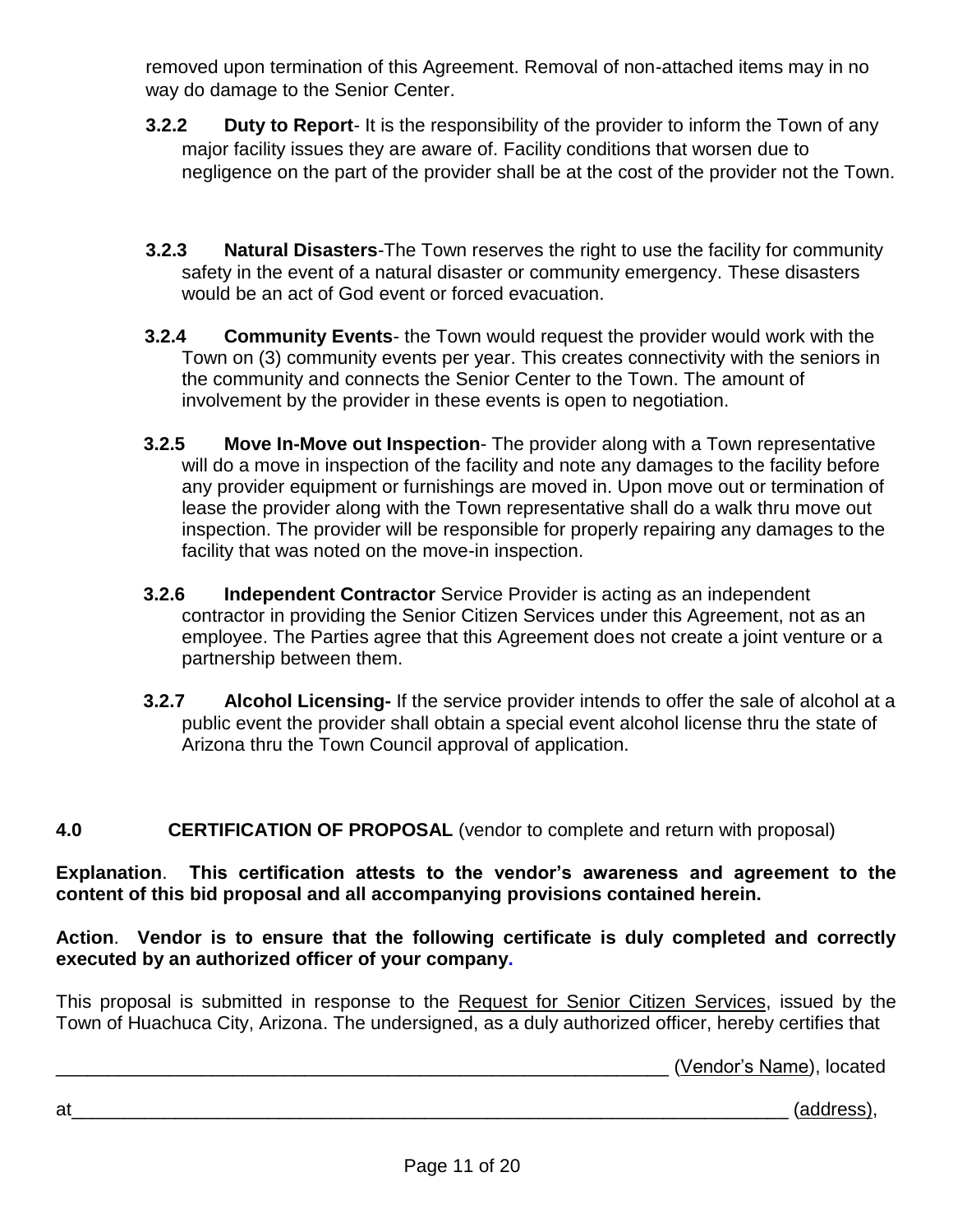Agrees to be bound by the content of this proposal and agrees to comply with the terms, conditions and provisions of the referenced bid proposal in the event of an award. Exceptions are to be noted as stated in the bid proposal. The proposal shall remain in effect for a period of thirty- (30) calendar days as of the Due Date for responses to the bid.

The undersigned certifies that to the best of his/her knowledge: (**please check one**)

**( )** There is no officer or employee of the Town of Huachuca City who has, or whose relative has, a substantial interest in any Contract award subsequent to this proposal.

**( )** The names of any and all public officers or employees of the Town of Huachuca City who have, or whose relative has, a substantial interest in any Contract award subsequent to this proposal are identified by name as part of this submittal.

**( )** The vendor is not currently engaged in, and agrees for the duration of the contract to not engage in, a boycott of Israel, pursuant to A.R.S. 35-393.01.

**( )** The vendor is not currently engaged in, and agrees for the duration of the contract to not engage in, any discrimination against any employee, client or any other individual in any way because of that person's age, race, creed, color, religion, sex, disability or national origin in the course of carrying out its duties pursuant to this engagement.

### **The undersigned further certifies that as a duly authorized officer, is authorized to negotiate in good faith on behalf of this firm for purposes of this bid proposal.**

| Name:        | Title:       |          |
|--------------|--------------|----------|
| Signature:   | Date:        | E-Mail:  |
| Telephone #: | Facsimile #: | F.E.I.N: |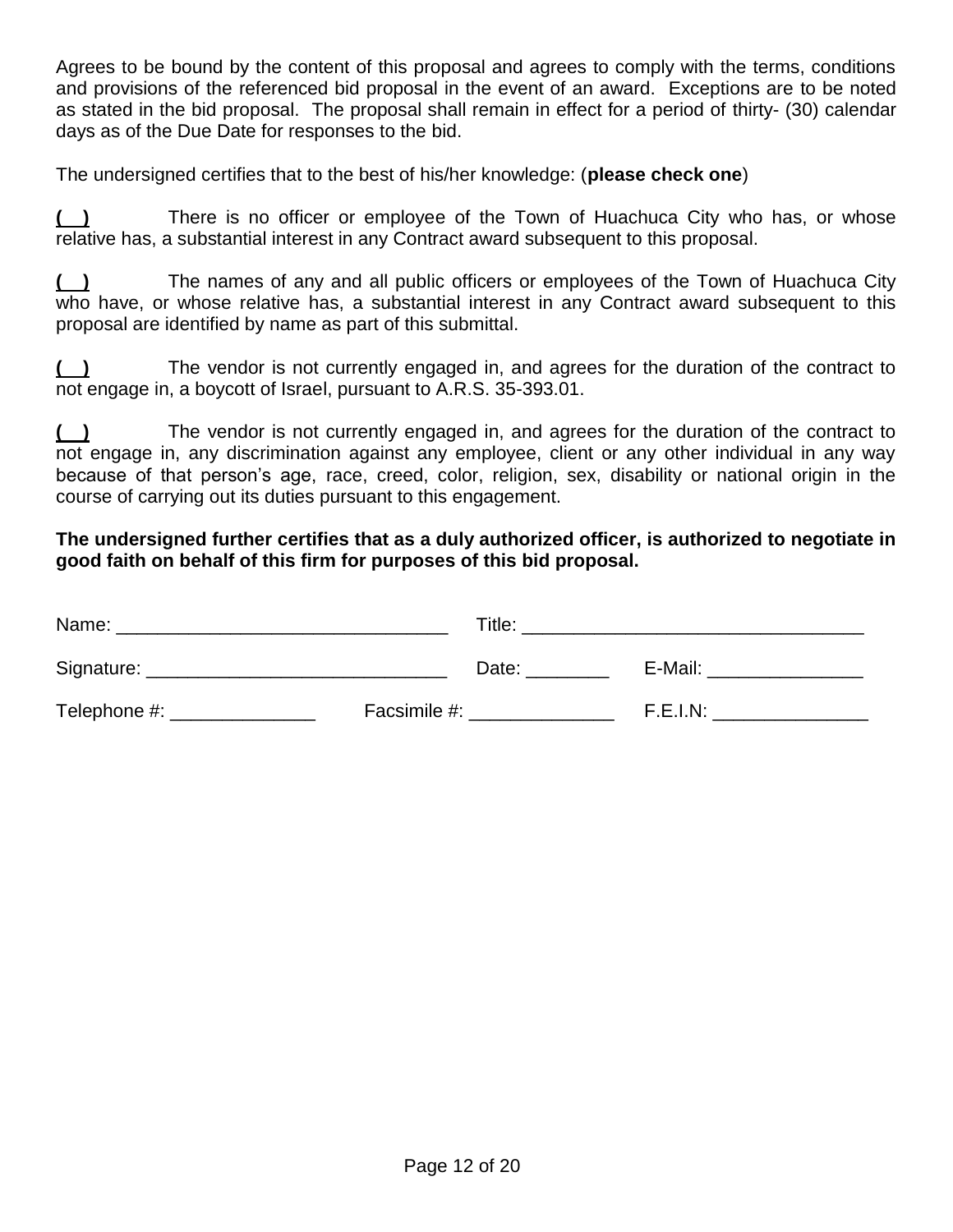## **ATTACHMENT A SCOPE OF SERVICES**

Arizona Department of Economic Security (DES) - Area Agencies on Aging

### **CONGREGATE MEALS**

#### **Purpose Statement**

The service helps to increase the nutrient intake of participants to prevent or reduce the risk of chronic diseases, preserve and promote health, and improve nutritional status.

### **Service Description**

Taxonomy Definition - A service that provides for a nutritious meal containing at least 1/3 of the Recommended Dietary Allowance for an individual in a congregate setting.

#### **Congregate nutrition services:**

- 1. Provide for meal planning, preparation and service.
- 2. Provide staff training.

The Older Americans Act as amended in 2006 adopted 1/3 of Dietary Reference Intakes as the meal standard.

### **Service Requirements - The Contractor shall provide:**

#### **Menu planning**

- 1. Develop cycle menus to be used on a semi-annual basis (every 6 months). A cycle menu is a six or more-week menu that will be rotated throughout the period.
- 2. Keep menus, as served, available for audit inspection for at least one year after the meals have been served. Menus shall also be kept for at least one year at the meal preparation site and the location where the meal was served.
- 3. Guarantee a mechanism is in place to solicit the advice and expertise of:
	- a. A dietician or other qualified individual
	- b. Meal participants and
	- c. Other individuals knowledgeable with regard to the needs of older individuals as stated in DAAS Policy and Procedure Manual, Chapter 3000, Section 3200
- 4. Compose menus in the dominant language or languages of the participant group for each
- 5. Incorporate ethnic and cultural preferences of participants when planning menus.
- 6. Plan, prepare, provide and serve meals in accordance with the Arizona Department of Economic Security Division of Aging and Adult Services "Nutrition, Food Service, and Wellness Manual (2008)" and as amended.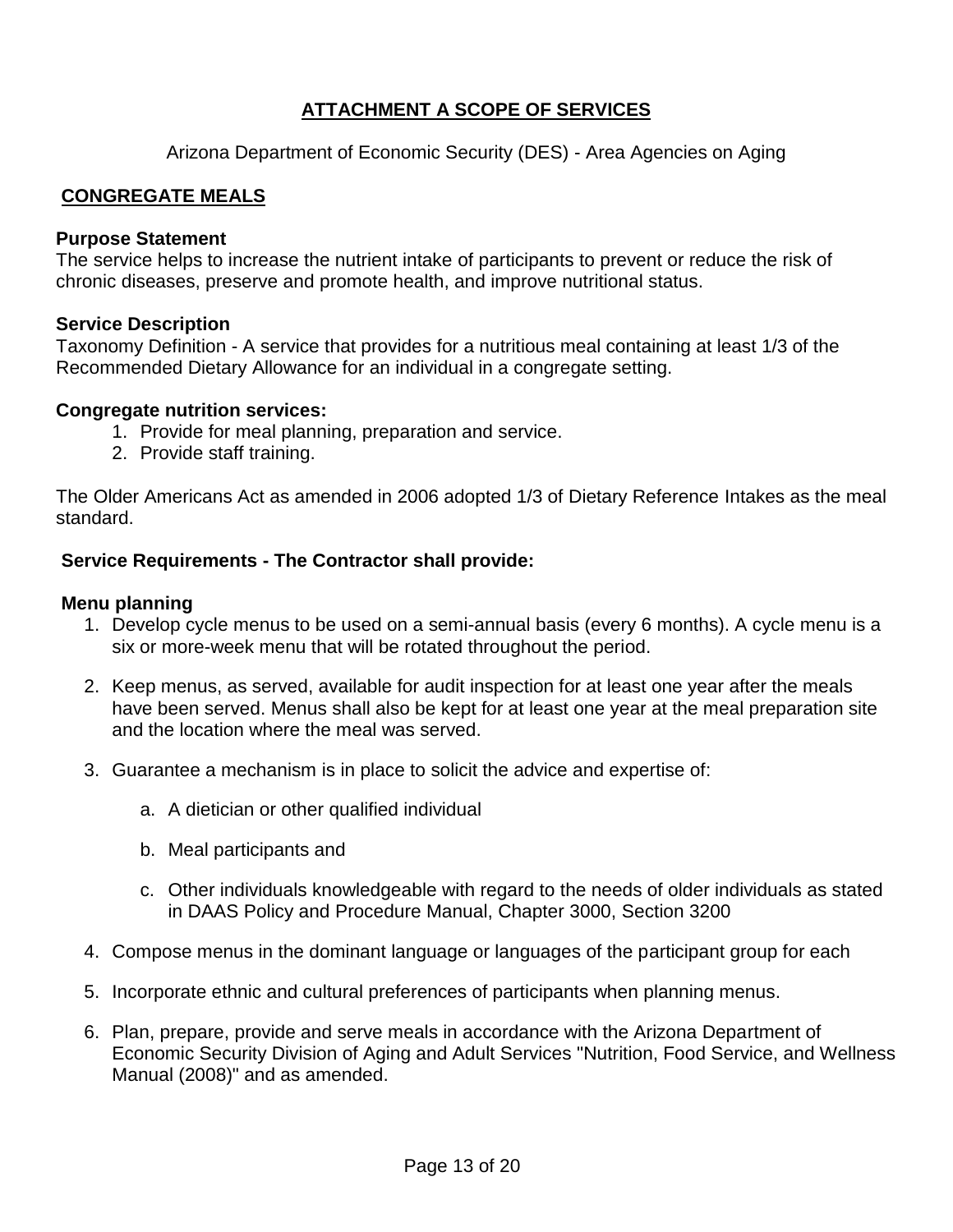- 7. Require that each meal contains at least one-third (1/3) of the current Dietary Reference Intakes for nutrients as may be amended, as established by the Food and Nutrition Board of the National Academy of Science - National Research Council.
	- i. Each meal must contain a specified number of calories as defined in DAAS policies and procedures.
	- ii. Plan the menu with a majority as hot meals.
	- iii. A few cold meals may be planned, such as once a week during the summer, to add variety to the menu. Examples include chef salad, sub sandwich or deli plate.
- 8. Plan menus to reduce the frequent use of foods high in sugar, salt, and saturated fats.
- 9. Plan menus considering the availability of foods during seasons when they are most plentiful.

### **Provide meal preparation and service**

- 1. Prepare or arrange for preparation and service of meals, and adhere to menus as written. Substitutions which shall be made because of a temporary inability to obtain certain foods shall be selected from the same food group, for example, 1/2 cup carrots for 1/2 cup green beans. Substitution menus for holidays and special occasions must meet menu requirements. All substitutions shall be documented on the menu for site review.
- 2. Purchase and receive food contributions only from an approved source, such as grocery stores and food vendors. The following shall not be used: cans which are bulging, dented, leaking, rusty, or which spurt liquid when opened; food with an off-odor; food which shows signs of mold; food prepared or canned in the home.
- 3. Prepare and serve meals for persons needing diabetic or sodium-restricted diets, etc. (when appropriate and feasible) with written approval from the individual's physician, e.g., diet order. All special diet menus shall be approved by a Registered Dietitian or Nutritionist.
- 4. Document the number of meals provided each month.
- 5. Prepare and serve congregate meals in compliance with all municipal, county, state, and federal requirements related to the food service operation.

### **Staff Training**

- 1. Provide food safety and sanitation training for all new food service personnel/volunteers within the first month of employment to include at a minimum, but not limited to: personal hygiene, proper attire for food service workers, cleaning and sanitizing, correct use of gloves, proper hot and cold food temperatures, proper use of a thermometer, food delivery procedures and correct disposal and/or storage of left-overs.
- 2. Require that all food handlers pass a course in food safety and sanitation within one month of employment/volunteer. The site manager or the appropriate management staff shall have additional training such as ServSafe or other course approved by their County Health Department.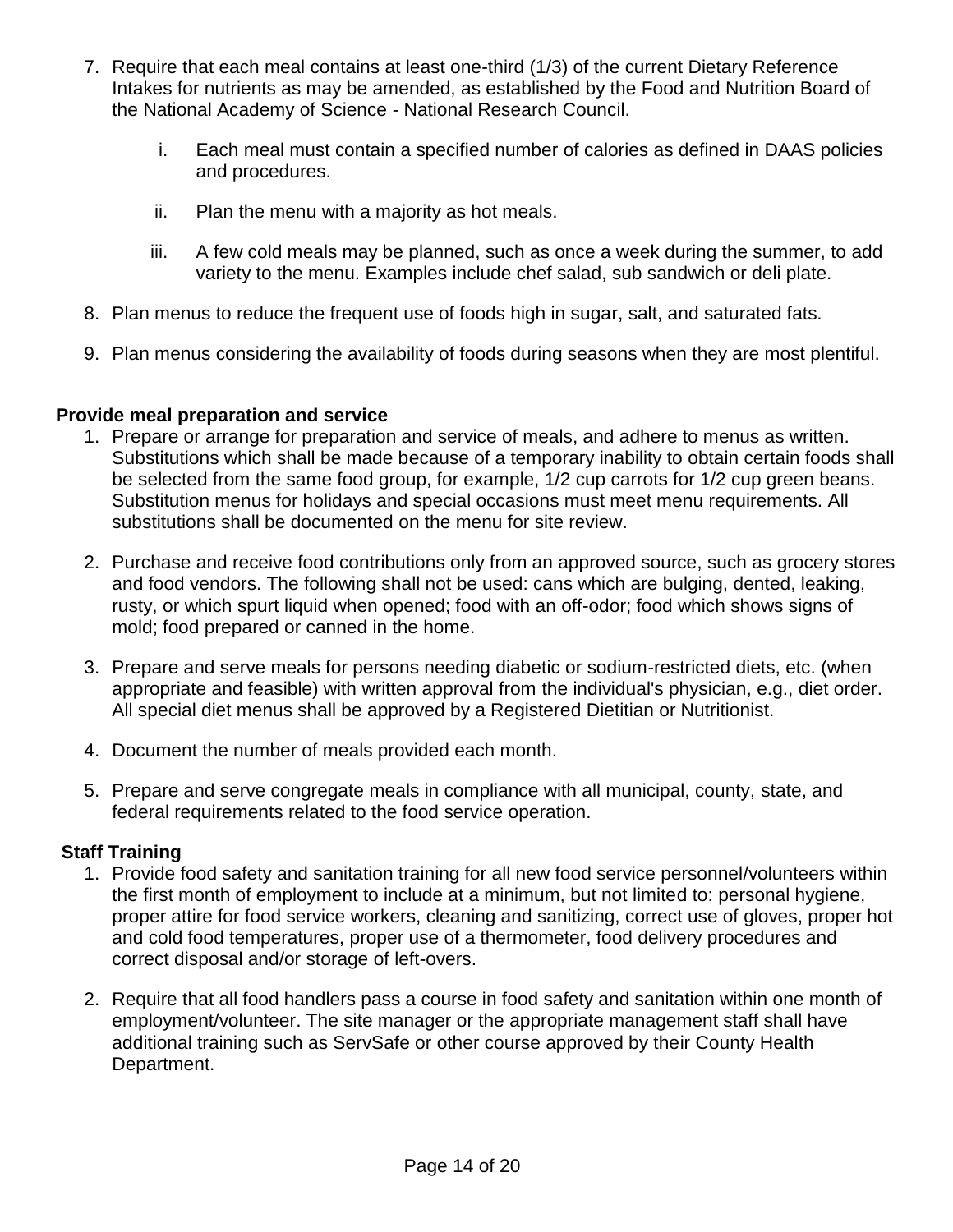- 3. Provide training on a periodic basis to persons preparing and delivering meals. Training is encouraged in the areas of food safety and sanitation, storage, food preparation and service, cost effective management, purchasing, menu planning, equipment operation and safety.
- 4. Document staff certification and training in personnel files.

## **Site Monitoring**

- 1. Monitor on an annual basis the centers/sites for compliance to the scope of work.
- 2. Establish timeframes (not to exceed 30 days) for centers/sites to respond to monitoring reports and to initiate corrective actions.

### **Performance Measures**

Number of congregate meals served annually.

### **Reporting Unit**

One unit of service equals one meal.

Make annual report to Town Council every January on status of senior services, number of congregate meals served, etc.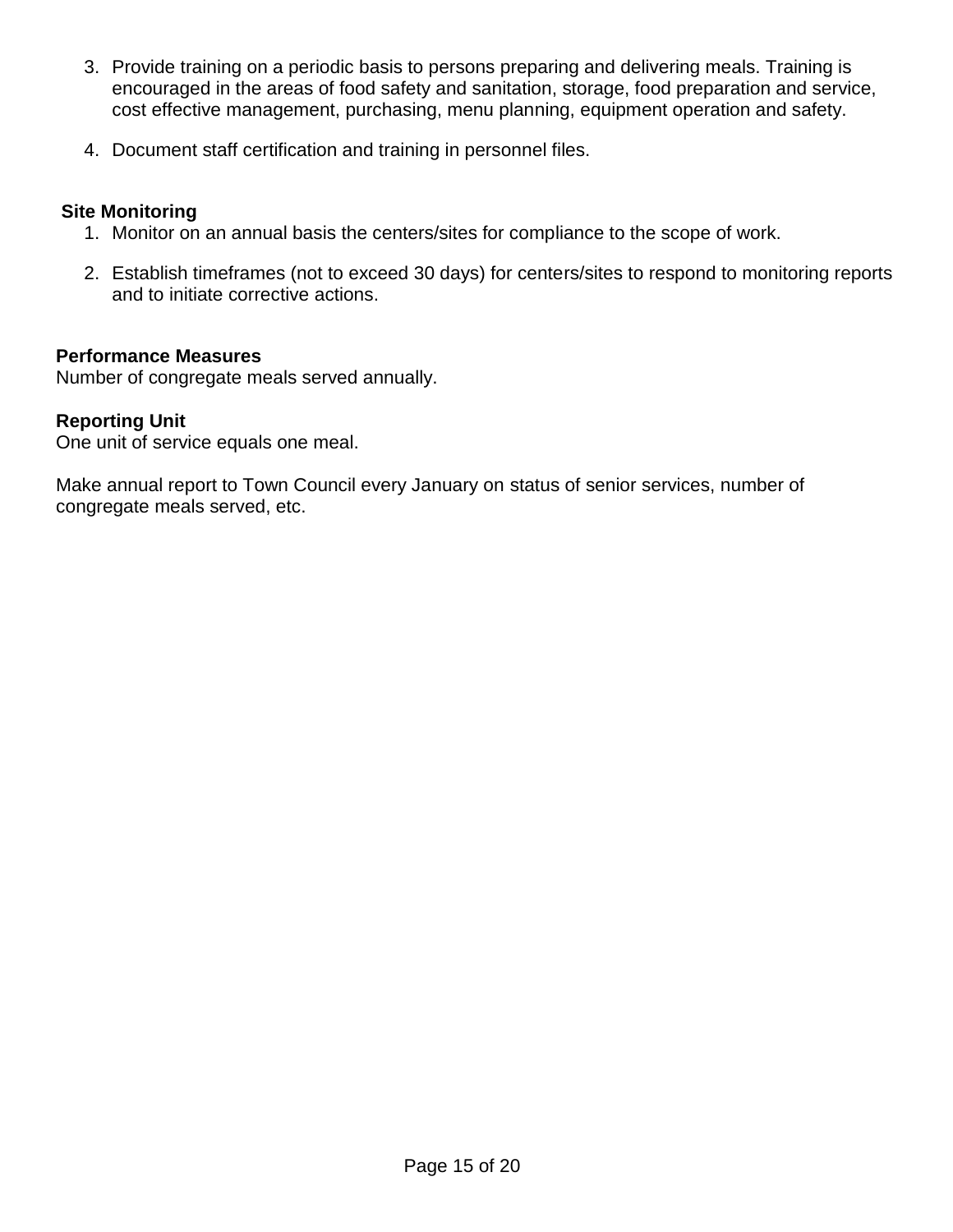## **Attachment B INSURANCE REQUIREMENTS**

**Insurance Requirements** Contractor and subcontractors shall procure and maintain until all of their obligations have been discharged, including any warranty periods under this Contract, are satisfied, insurance against claims for injury to persons or damage to property which may arise from or in connection with the performance of the work hereunder by the Contractor, his agents, representatives, employees or subcontractors.

The insurance requirements herein are minimum requirements for this Contract and in no way limit the indemnity covenants contained in this Contract. The State of Arizona in no way warrants that the minimum limits contained herein are sufficient to protect the Contractor from liabilities that might arise out of the performance of the work under this Contract by the Contractor, its agents, representatives, employees or subcontractors, and Contractor is free to purchase additional insurance.

A. **Minimum Scope and Limits of Insurance:** Contractor shall provide coverage with limits of liability not less than those stated below:

## 1. **Commercial General Liability - Occurrence Form**

Policy shall include bodily injury, property damage, person.1 injury and broad form contractual liability.

| • General Aggregate                                | \$2,000,000 |
|----------------------------------------------------|-------------|
| • Products - Completed Operations Aggregate        | \$1,000,000 |
| • Personal and Advertising Injury                  | \$1,000,000 |
| • Blanket Contractual Liability - Written and Oral | \$1,000,000 |
| • Fire Legal Liability                             | \$50,000    |
| • Each Occurrence                                  | \$1,000,000 |
|                                                    |             |

- a. The policy shall be endorsed to include coverage for sexual abuse and molestation.
- b. The policy shall be endorsed to include the following additional insured language: "The Town of Huachuca City, Arizona and the Department of Economic Security (*if DES funding is awarded*) shall be named as additional insureds with respect to liability arising out of the activities performed on behalf of the Contractor."
- c. Policy shall contain a waiver of subrogation against the State of Arizona, its departments, agencies, boards, commissions, universities and its officers, officials, agents, and employees for losses arising from work performed by or on behalf of the Contractor.
- d. This requirement may be satisfied with a policy combining General and Professional Liability, provided that the General Liability section of the policy is written on an occurrence basis, and includes coverage for contractual liability.

### 2. **Business Automobile Liability**

Bodily Injury and Property Damage for any owned, hired, and/or non-owned vehicles used in the performance of this Contract.

• Combined Single Limit (CSL) \$ 1,000,000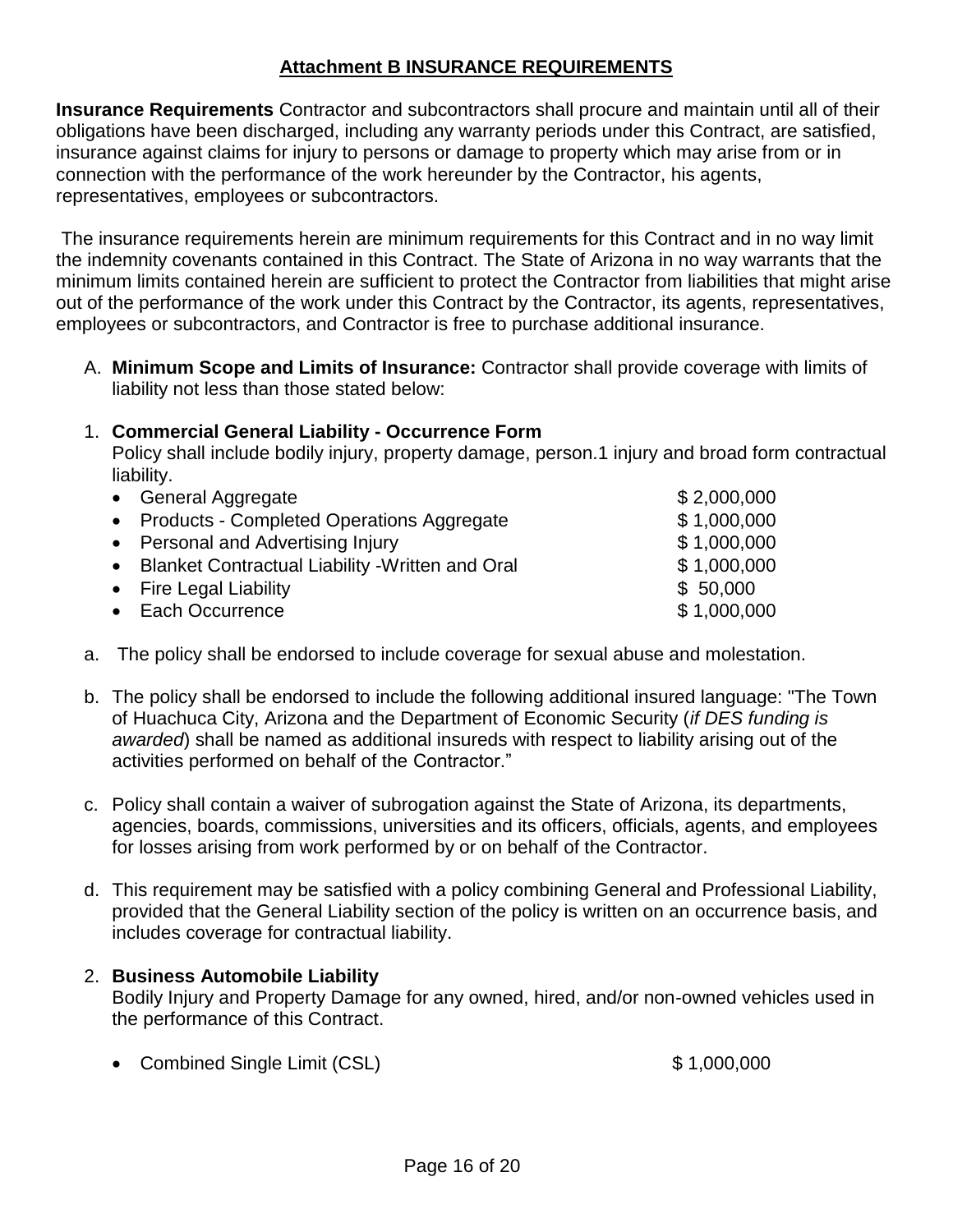- a. The policy shall be endorsed to include the following additional insured language: "The State of Arizona and the Arizona Department of Economic Security shall be named as additional insureds with respect to liability arising out of the activities performed by or on behalf of the Contractor, involving automobiles owned, leased, hired or borrowed by the Contractor".
- b. Policy shall contain a waiver of subrogation against the State of Arizona, its departments, agencies, boards, commissions, universities and its officers, officials, agents, and employees for losses arising from work performed by or on behalf of the Contractor.
- c. This paragraph, Business Automobile Liability, shall not be applicable in the event Contractor (or its Subcontractors) does not utilize a vehicle in any manner in the performance of this Contract or if the utilization is used only for commuting purposes In the event Contractor (or its Subcontractors) subsequently utilizes the vehicle in the performance of the Contract or utilizes it for other than commuting purposes, this paragraph, Business Automobile Liability, shall be fully applicable, effective the date the utilization is changed.

## **3. Worker's Compensation and Employers' Liability**

- Workers' Compensation Statutory
- Employers' Liability

| ○ Each Accident           | \$500,000   |
|---------------------------|-------------|
| ○ Disease - Each Employee | \$500,000   |
| ○ Disease - Policy Limit  | \$1,000,000 |

- a. Policy shall contain a waiver of subrogation against the State of Arizona, its departments, agencies, boards, commissions, universities and its officers, officials, agents, and employees for loses arising from work performed by or on behalf of the Contractor.
- b. This requirement shall not apply to: Separately, EACH Contractor or subcontractor exempt under ARS. 23-901, AND when such Contractor or subcontractor executes the appropriate waiver (Sole Proprietor/Independent Contractor) form.

## **4. Professional Liability (Errors and Omissions Liability)**

| $\cdot$ Each Claim | \$1,000,000 |
|--------------------|-------------|
| • Annual Aggregate | \$2,000,000 |

- a. In the event that the professional liability insurance required by this Contract is written on a claims-made basis, Contractor warrants that any retroactive date under the policy shall precede the effective date of this Contract; and that either continuous coverage will be maintained or an extended discovery period will be exercised for a period of two {2) years beginning at the time work under this Contract is completed.
- b. The policy shall cover professional misconduct or lack of ordinary skill for those positions defined in the Scope of Work of this Contract.

## **5. Fidelity Bond or Crime Insurance Bond or Policy Limit \$ 100,000**

- a. The bond or policy shall be issued with minimum limit of \$100,000.
- b. The bond or policy shall include coverage for all directors, officers, agents and employees of the Contractor.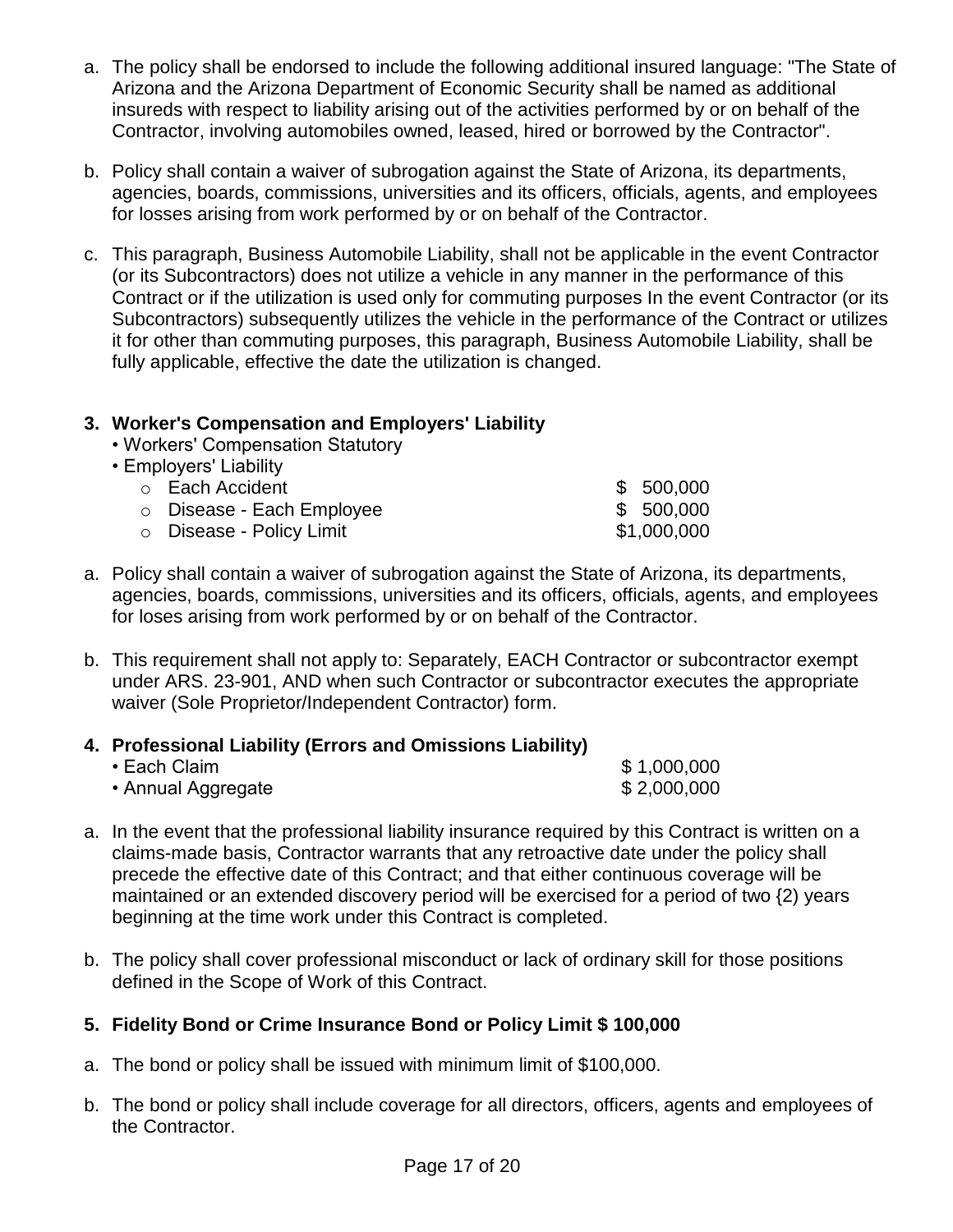- c. The bond or policy shall include coverage for third party fidelity.
- d. The bond or policy shall include coverage for theft and mysterious disappearance.
- e. The bond or policy shall contain no requirement for arrest and conviction.
- f. The bond or policy shall cover loss outside the premises of the Named Insured
- B. **Additional Insurance Requirements:** The policies shall include, or be endorsed to include, the following provisions: The State of Arizona and the Arizona Department of Economic Security, wherever additional insured status is required such additional insured shall be covered to the full limits of liability-purchased by the Contractor, even if those limits of liability are in excess of those required by this Contract.
	- 1. The Contractor's insurance coverage shall be primary insurance with respect to all other available resources.
	- 2. Coverage provided by the Contractor shall not be limited to the liability assumed under the indemnification provisions of this Contract.
- C. **Notice of Cancellation:** Each insurance policy required by the insurance provisions of this Contract shall provide the required coverage and shall not be superseded, voided, canceled, or reduced in coverage or in limits except after thirty (30) days prior written notice has been given to the State of Arizona. Such notice shall be sent directly to the Arizona Department of Economic Security, Office of Procurement, 1789 W. Jefferson St. Site Co e 805Z, Phoenix, AZ 85007 unless the Scope of Work Reporting Requirements specifies otherwise and shall be sent by certified mail, return receipt requested.
- D. **Acceptability of Insurers:** Insurance is to be placed with duly licensed or approved non-admitted insurers in the state of Arizona with an "A.M.Best" rating of not less than A-VII. The State of Arizona in no way warrants that the above-required minimum insure rating is sufficient to protect the Contractor from potential insurer insolvency.

If the Contractor utilizes the Social Service Contractors Indemnity Pool (SSCIP) or other approved insurance pool for insurance coverage, SSCIP or the other approve insurance pool is exempt from the A.M. Best's rating requirements listed in this Contract If the Contractor or subcontractor chooses to use SSCIP, AMRRP, or another approved insurance pool as its insurance provider, the Contract/subcontract would be considered as meeting the insurance requirements relating to the A.M. Best rating requirements.

Contractors or subcontractors submitting Certificates of Insurance identifying SSCIP, AMRRP, or another approved insurance pool will be considered as meeting the insurance requirements including those related to sexual abuse and molestation.

E. **Verification Of Coverage:** Contractor shall furnish the State of Arizona with certificates of insurance (ACORD form or equivalent approved by the State of Arizona) as required by this Contract The certificates for each insurance policy are to be signed by a person authorized by that insurer to bind coverage on its behalf.

All certificates and endorsements are to be received and approved by the State of Arizona before work commences. Each insurance policy required by this Contract must be in effect at or prior to commencement of work under this Contract and remain in effect for the duration of the project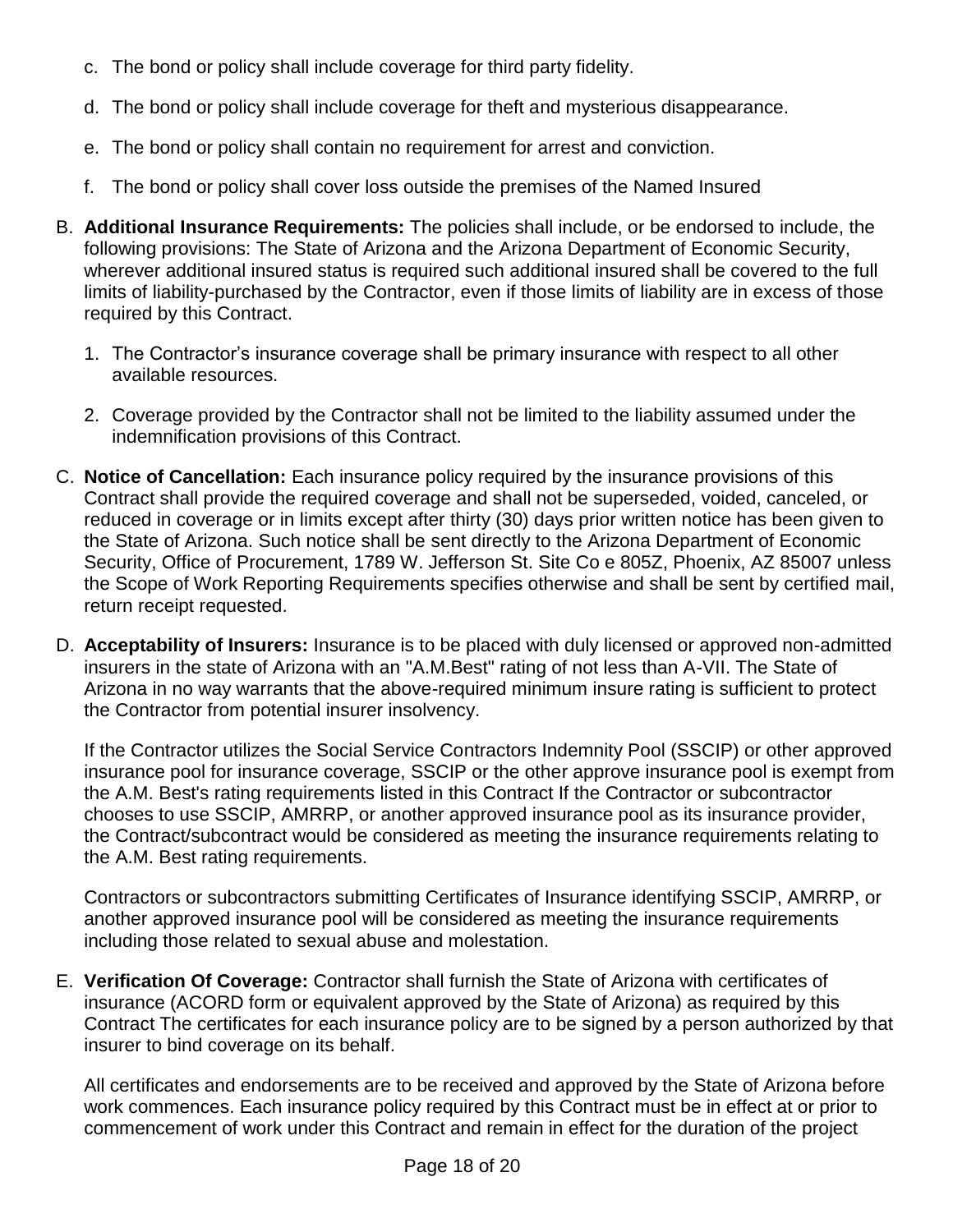Failure to maintain the insurance policies as required by this Contract, or to provide evidence of renewal, is a material breach of contract.

All certificates required by this Contract shall be sent directly to Arizona Department of Economic Security, Office of Procurement, 1789 W. Jefferson SL Site. Code 8052, Phoenix, AZ 85007 unless the Scope of Work Reporting Requirements specifies otherwise. The State of Arizona contract number and contract description shall be noted or referenced on the certificate of insurance. The State of Arizona reserves the right to require complete, certified copies of all insurance policies required by this Contract at any time. DO NOT SEND CERTIFICATES OF INSURANCE TO THE STATE OF ARIZONA'S RISK MANAGEMENT SECTION.

- F. **Subcontractors:** Contractors' certificate(s) shall include all subcontractors as insureds under its policies or Contractor shall furnish to the State of Arizona separate certificates and endorsements for each subcontractor. All coverages for subcontractors shall be subject to the minimum requirements identified above.
- G. **Approval:** Any modification or variation from the insurance requirements in this Contract shall be made by the contracting agency in consultation with the Department of Administration, Risk Management Division. Such action will not require a formal contract amendment, but may be made by administrative action.
- H. **Exceptions:** In the event the Contractor or sub-contractor(s) is/are a public entity, then the Insurance Requirements shall not apply. Such public entity shall provide a Certificate of Self-Insurance. If the Contractor or sub-contractor(s) is/are a State of Arizona agency, board, commission, or university, none of the above shall apply.

In the event that Contractor determines that it may not be able to comply fully with the insurance requirements, the Contractor may request that the insurance requirements be modified provided that such request be delivered in writing to Town of Huachuca City at least ten days prior to the solicitation due date or, if not a solicitation, prior to contract execution. Contractor shall include with such request Contractor's justification for the modification with supporting documentation.

Modifications that are approved will be done so on a case-by-case basis and shall not affect the insurance requirements of other Contractors for whom modification have not been approved. If a Contractor's request has not been approved or a Contractor fails to deliver its request prior to the applicable deadline, then the Contractor shall be required to comply fully with the insurance requirements set forth.